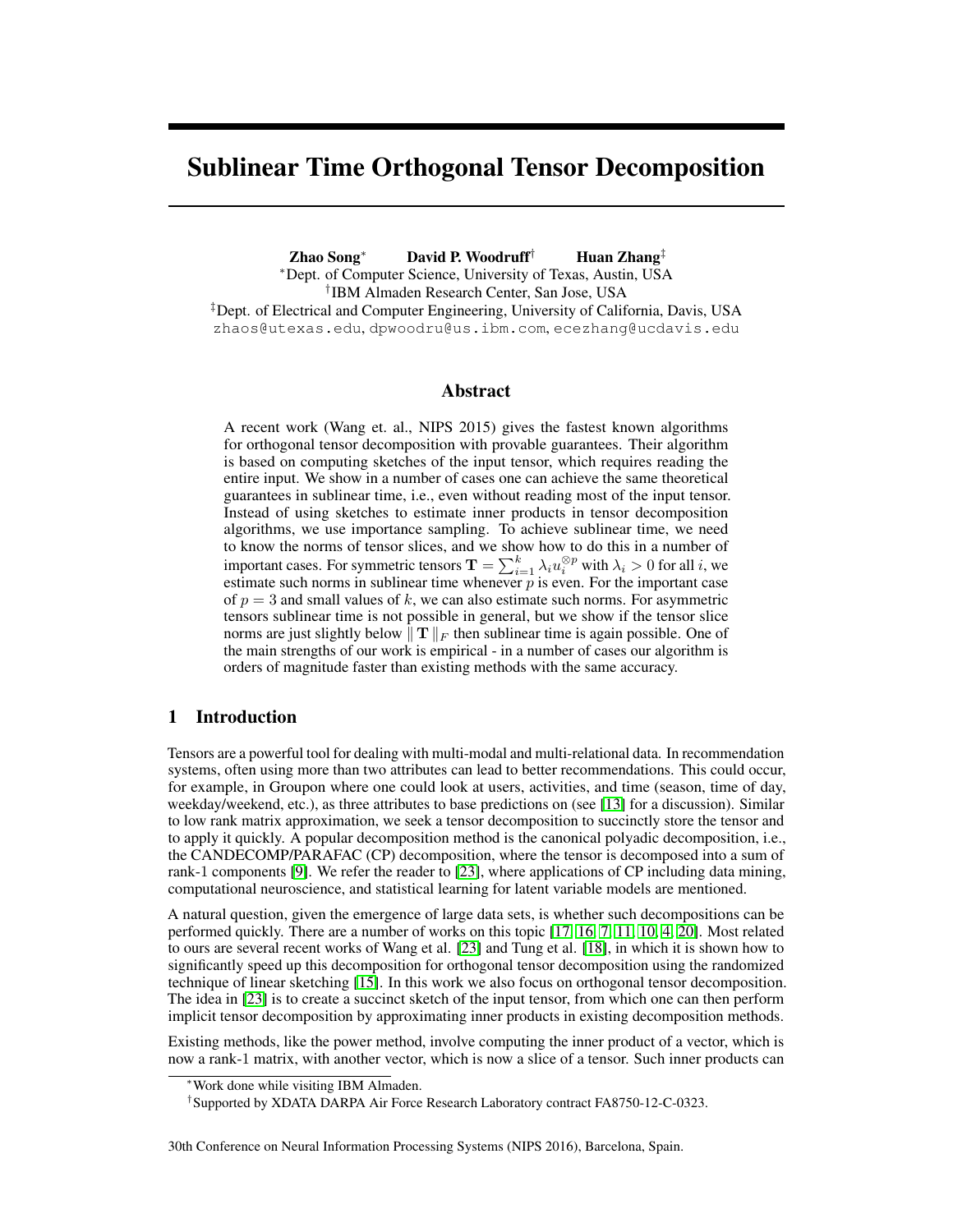be approximated much faster by instead computing the inner product of the sketched vectors, which have significantly lower dimension. One can also replace the sketching with sampling to approximate inner products; we discuss some sampling schemes [\[17,](#page-8-3) [4\]](#page-8-8) below and compare them to our work.

#### 1.1 Our Contributions

We show in a number of important cases, one can achieve the same theoretical guarantees in the work of Wang et al. [\[23\]](#page-8-2) (which was applied later by Tung et al. [\[18\]](#page-8-10)), in *sublinear time*, that is, without reading most of the input tensor. While previous work needs to walk through the input at least once to create a sketch, we show one can instead perform *importance sampling* of the tensor based on the current iterate, together with reading a few entries of the tensor which help us learn the norms of tensor slices. We use a version of  $\ell_2$ -sampling for our importance sampling. One source of speedup in our work and in Wang et al. [\[23\]](#page-8-2) comes from approximating inner products in iterations in the robust tensor power method (see below). To estimate  $\langle u, v \rangle$  for *n*-dimensional vectors u and v, their work computes sketches  $S(u)$  and  $S(v)$  and approximates  $\langle u, v \rangle \approx \langle S(u), S(v) \rangle$ . Instead, if one has u, one can sample coordinates i proportional to  $u_i^2$ , which is known as  $\ell_2$ -sampling [\[14,](#page-8-12) [8\]](#page-8-13). One estimates  $\langle u, v \rangle$  as  $\frac{v_i ||u||_2^2}{u_i}$ , which is unbiased and has variance  $O(||u||_2^2 ||v||_2^2)$ . These guarantees are similar to those using sketching, though the constants are significantly smaller (see below), and unlike sketching, one does not need to read the entire tensor to perform such sampling.

Symmetric Tensors: As in [\[23\]](#page-8-2), we focus on orthogonal tensor decomposition of symmetric tensors, though we explain the extension to the asymmetric case below. Symmetric tensors arise in engineering applications, for example, to represent the symmetric tensor field of stress, strain, and anisotropic conductivity. Another example is diffusion MRI in which one uses symmetric tensors to describe diffusion in the brain or other parts of the body. In spectral methods symmetric tensors are exactly those that come up in Latent Dirichlet Allocation problems. Although one can symmetrize a tensor using simple matrix operations (see, e.g.,  $[1]$ ), we cannot do this in sublinear time.

In orthogonal tensor decompostion of a symmetric matrix, there is an underlying  $n \times n \cdots n$  tensor  $\mathbf{T}^* = \sum_{i=1}^k \lambda_i v_i^{\otimes p}$ , and the input tensor is  $\mathbf{T} = \mathbf{T}^* + \mathbf{E}$ , where  $\|\mathbf{E}\|_2 \leq \epsilon$ . We have  $\lambda_1 >$  $\lambda_2 > \cdots > \lambda_k > 0$  and that  $\{v_i\}_{i=1}^k$  is a set of orthonormal vectors. The goal is to reconstruct approximations  $\hat{v}_i$  to the vectors  $v_i$ , and approximations  $\hat{\lambda}_i$  to the  $\lambda_i$ . Our results naturally generalize to tensors with different lengths in different dimensions. For simplicity, we first focus on order  $p = 3$ .

In the robust tensor power method [\[1\]](#page-8-14), one generates a random initial vector  $u$ , and performs  $T$ update steps  $\hat{u} = \mathbf{T}(I, u, u) / || \mathbf{T}(I, u, u)||_2$ , where

$$
\mathbf{T}(I, u, u) = \Bigl[ \sum_{j=1}^n \sum_{\ell=1}^n \mathbf{T}_{1,j,\ell} u_j u_\ell, \sum_{j=1}^n \sum_{\ell=1}^n \mathbf{T}_{2,j,\ell} u_j u_\ell, \cdots, \sum_{j=1}^n \sum_{\ell=1}^n \mathbf{T}_{n,j,\ell} u_j u_\ell \Bigr].
$$

The matrices  $T_{1,*,*,}, \ldots, T_{n,*,*}$  are referred to as the slices. The vector  $\hat{u}$  typically converges to the top eigenvector in a small number of iterations, and one often chooses a small number  $L$  of random initial vectors to boost confidence. Successive eigenvectors can be found by deflation. The algorithm and analysis immediately extend to higher order tensors.

We use  $\ell_2$ -sampling to estimate  $\mathbf{T}(I, u, u)$ . To achieve the same guarantees as in [\[23\]](#page-8-2), for typical settings of parameters (constant  $k$  and several eigenvalue assumptions) naïvely one needs to take  $O(n^2)$   $\ell_2$ -samples from u *for each slice* in each iteration, resulting in  $\Omega(n^3)$  time and destroying our sublinearity. We observe that if we additionally knew the squared norms  $\|\mathbf{T}_{1,*,*}\|_F^2,\ldots,\|\mathbf{T}_{n,*,*}\|_F^2,$ then we could take  $O(n^2)$   $\ell_2$ -samples *in total*, where we take  $\frac{\|{\bf T}_{i,*,*}\|^2_F}{\|{\bf T}\|^2_F} \cdot O(n^2)$   $\ell_2$ -samples from the  $i$ -th slice in expectation. Perhaps in some applications such norms are known or cheap to compute in a single pass, but without further assumptions, how can one obtain such norms in sublinear time?

If T is a symmetric tensor, then  $T_{j,j,j} = \sum_{i=1}^{k} \lambda_i v_{i,j}^3 + E_{j,j,j}$ . Note that if there were no noise, then we could read off approximations to the slice norms, since  $||\mathbf{T}_{j,*,*}||_F^2 = \sum_{i=1}^k \lambda_i^2 v_{i,j}^2$ , and so  $\mathbf{T}_{j,j,j}^{2/3}$  is an approximation to  $||\mathbf{T}_{j,*,*}||_F^2$  up to factors depending on k and the eigenvalues. However, there is indeed noise. To obtain non-trivial guarantees, the robust tensor power method assumes  $\mathbb{E} \parallel_2 = O(1/n)$ , where

$$
\|\mathbf{E}\|_2 = \sup_{\|u\|_2 = \|v\|_2 = \|w\|_2 = 1} \mathbf{E}(u, v, w) = \sup_{\|u\|_2 = \|v\|_2 = \|w\|_2 = 1} \sum_{i=1}^n \sum_{j=1}^n \sum_{k=1}^n \mathbf{E}_{i, j, k} u_i v_j w_k,
$$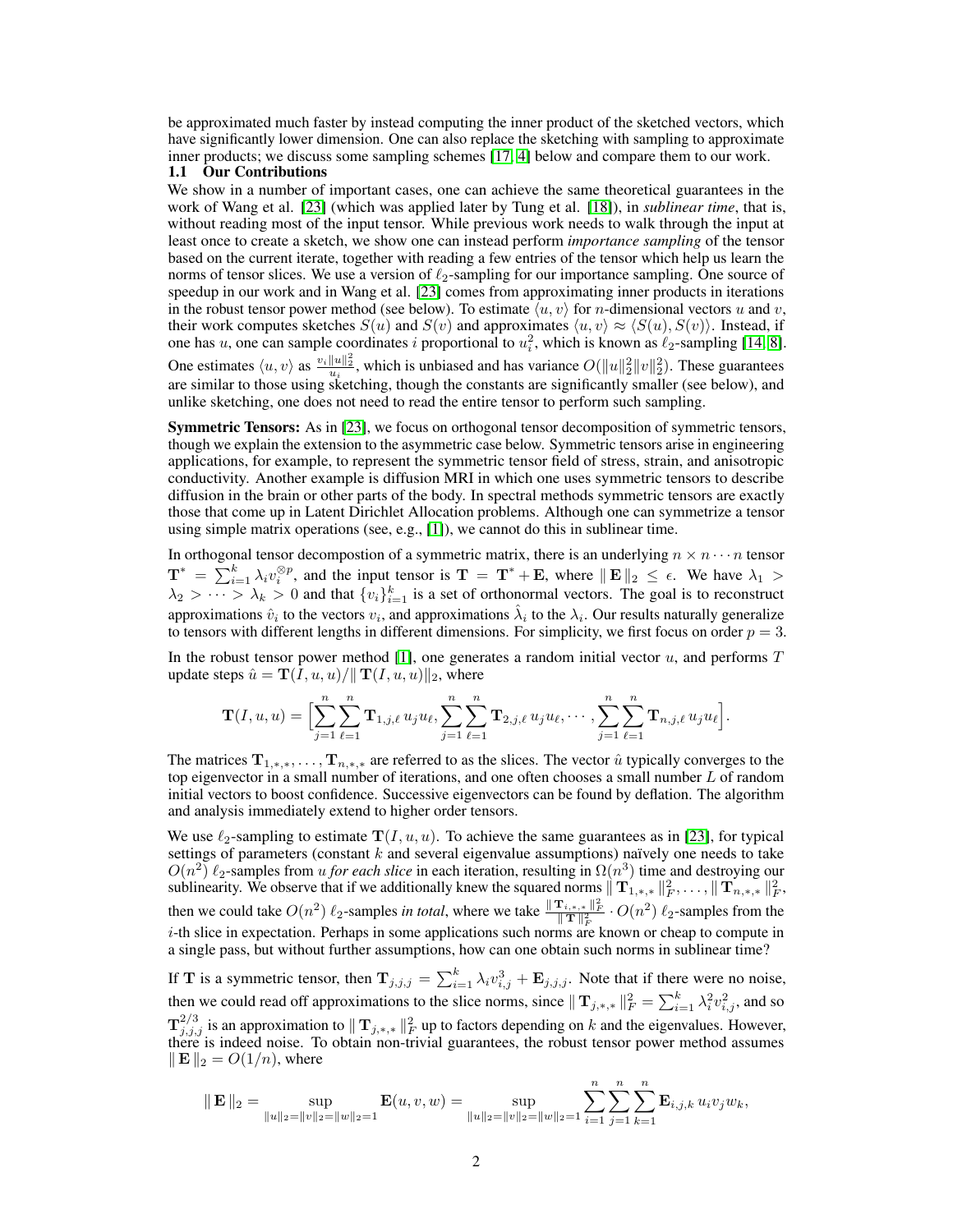which in particular implies  $|E_{j,j,j}| = O(1/n)$ . This assumption comes from the  $\Theta(1/\sqrt{n})$ correlation of the random initial vector to  $v_1$ . This noise bound does not trivialize the problem; indeed,  $\mathbf{E}_{j,j,j}$  can be chosen adversarially subject to  $|\mathbf{E}_{j,j,j}| = O(1/n)$ , and if the  $v_i$  were random unit vectors and the  $\lambda_i$  and k were constant, then  $\sum_{i=1}^k \lambda_i v_{i,j}^3 = O(1/n^{3/2})$ , which is small enough to be completely masked by the noise  $\mathbf{E}_{j,j,j}$ . Nevertheless, there is a lot of information about the slice norms. Indeed, suppose  $k = 1$ ,  $\lambda_1 = \Theta(1)$ , and  $|| \mathbf{T} ||_F = 1$ . Then  $\mathbf{T}_{j,j,j} = \Theta(v_{1,j}^3) + \mathbf{E}_{j,j,j}$ , and one can show  $||\mathbf{T}_{j,*,*}||_F^2 = \lambda_1^2 v_{1,j}^2 \pm O(1/n)$ . Again using that  $|\mathbf{E}_{j,j,j}| = O(1/n)$ , this implies  $||\mathbf{T}_{j,*,*}||_F^2 = \omega(n^{-2/3})$  if and only if  $\mathbf{T}_{j,j,j} = \omega(1/n)$ , and therefore one would notice this by reading  $\mathbf{T}_{j,j,j}$ . There can only be  $o(n^{2/3})$  slices j for which  $\|\mathbf{T}_{j,*,*}\|_{F}^{2} = \omega(n^{-2/3})$ , since  $||T||_F^2 = 1$ . Therefore, for each of them we can afford to take  $O(n^2) \ell_2$ -samples and still have an  $O(n^{2+2/3}) = o(n^3)$  sublinear running time. The remaining slices all have  $|| \mathbf{T}_{j,*,*} ||_F^2 = O(n^{-2/3})$ , and therefore if we also take  $O(n^{1/3}) \ell_2$ -samples from *every slice*, we will also estimate the contribution to  $\mathbf{T}(I, u, u)$  from these slices well. This is also a sublinear  $O(n^{2+1/3})$  number of samples.

While the previous paragraph illustrates the idea for  $k = 1$ , for  $k = 2$  we need to read more than the  $T_{i,j,j}$  entries to decide how many  $\ell_2$ -samples to take from a slice. The analysis is more complicated because of *sign cancellations*. Even for  $k = 2$  we could have  $\mathbf{T}_{j,j,j} = \lambda_1 v_{1,j}^3 + \lambda_2 v_{2,j}^3 + \mathbf{E}_{j,j,j}$ , and if  $v_{1,j} = -v_{2,j}$  then we may not detect that  $||\mathbf{T}_{j,*,*}||_F^2$  is large. We fix this by also reading the entries  $\mathbf{T}_{i,j,j}$ ,  $\mathbf{T}_{j,i,j}$ , and  $\mathbf{T}_{j,j,i}$  for every i and j. This is still only  $O(n^2)$  entries and so we are still sublinear time. Without additional assumptions, we only give a formal analysis of this for  $k \in \{1, 2\}$ .

More importantly, if instead of third-order symmetric tensors we consider  $p$ -th order symmetric tensors for even  $p$ , we do not have such sign cancellations. In this case we do not have any restrictions on k for estimating slice norms. One does need to show after deflation, the slice norms can still be estimated; this holds because the eigenvectors and eigenvalues are estimated sufficiently well.

We also give several per-iteration optimizations of our algorithm, based on careful implementations of generating a sorted list of random numbers and random permutations. We find empirically (see below) that we are much faster per iteration than previous sketching algorithms, in addition to not having to read the entire input tensor in a preprocessing step.

**Asymmetric Tensors:** For asymmetric tensors, e.g., 3rd-order tensors of the form  $\sum_{i=1}^k \lambda_i u_i\otimes v_i\otimes$  $w_i$ , it is impossible to achieve sublinear time in general, since it is hard to distinguish  $\dot{\mathbf{T}} = e_i \otimes e_j \otimes e_k$ for random  $i, j, k \in \{1, 2, ..., n\}$  from  $\mathbf{T} = 0^{\otimes 3}$ . We make a necessary and sufficient assumption that all the entries of the  $u_i$  are less than  $n^{-\gamma}$  for an arbitrarily small constant  $\gamma > 0$ . In this case, all slice norms are  $o(n^{-\gamma})$  and by taking  $O(n^{2-\gamma})$  samples from each slice we achieve sublinear time. We can also apply such an assumption to symmetric tensors.

Empirical Results: One of the main strengths of our work is our empirical results. In each iteration we approximate  $T(I, u, u)$  a total of B times independently and take the median to increase our confidence. In the notation of [\[23\]](#page-8-2), B corresponds to the number of independent sketches used. While the median works empirically, there are some theoretical issues with it discussed in Remark [4.](#page-4-0) Also let b be the total number of  $\ell_2$ -samples we take per iteration, which corresponds to the sketch size in the notation of [\[23\]](#page-8-2). We found that empirically we can set  $B$  and  $b$  to be much smaller than that in [\[23\]](#page-8-2) and achieve the same error guarantees. One explanation for this is that the variance bound we obtain via importance sampling is a factor of  $4^3 = 64$  smaller than in [\[23\]](#page-8-2), and for p-th order tensors, a factor of  $4^p$  smaller.

To give an idea of how much smaller we can set b and  $B$ , to achieve roughly the same squared residual norm error on the synthetic data sets of dimension 1200 for finding a good rank-1 approximation, the algorithm of [\[23\]](#page-8-2) would need to set parameters  $b = 2^{16}$  and  $B = 50$ , whereas we can set  $b = 10 \times 1200$  and  $B = 5$ . Our running time is 2.595 seconds and we have no preprocessing time, whereas the algorithm of [\[23\]](#page-8-2) has a running time of 116.3 seconds and 55.34 seconds of preprocessing time. We refer the reader to Table [1](#page-7-0) in Section [3.](#page-6-0) In total we are over 50 times faster.

We also demonstrate our algorithm in a real-world application using real datasets, even when the datasets are sparse. Namely, we consider a spectral algorithm for Latent Dirichlet Allocation [\[1,](#page-8-14) [2\]](#page-8-15) which uses tensor decomposition as its core computational step. We show a significant speedup can be achieved on tensors occurring in applications such as LDA, and we refer the reader to Table [2](#page-7-1) in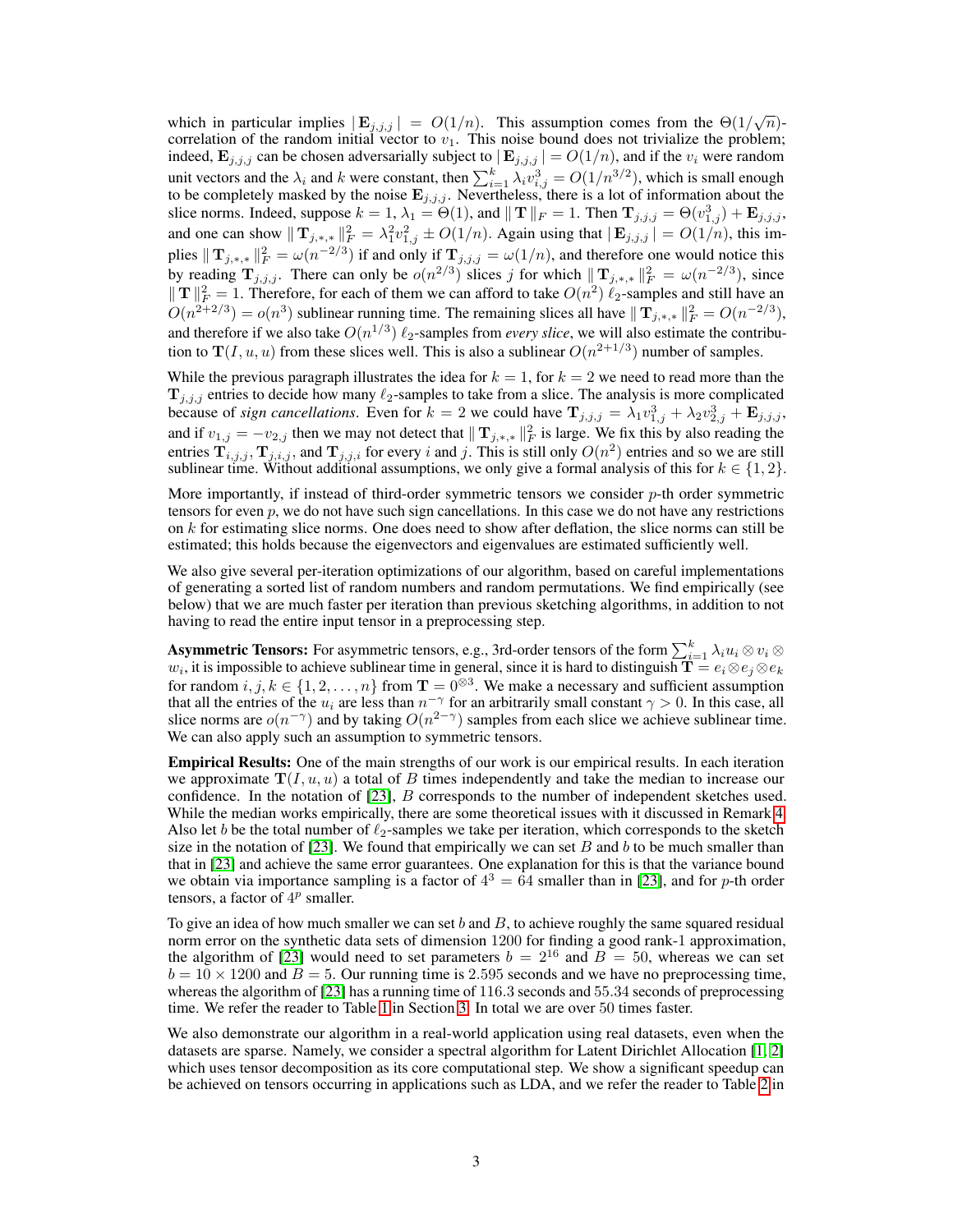Section [3.](#page-6-0) For example, on the wiki [\[23\]](#page-8-2) dataset with a tensor dimension of 200, we run more than 5 times faster than the sketching-based method.

Previous Sampling Algorithms: Previous sampling-based schemes of [\[17,](#page-8-3) [4\]](#page-8-8) do not achieve our guarantees, because [\[17\]](#page-8-3) uses uniform sampling, which does not work for tensors with spiky elements, while the non-uniform sampling in [\[4\]](#page-8-8) requires touching all of the entries in the tensor and making two passes over it.

Notation Let  $[n]$  denote  $\{1, 2, ..., n\}$ . Let  $\otimes$  denote the outer product, and  $u^{\otimes 3} = u \otimes$  $u \otimes u$ . Let  $\mathbf{T} \in \mathbb{R}^{n^p}$ , where p is the order of tensor  $\mathbf{T}$  and n is the dimension of tensor T. Let  $\langle A, B \rangle$  denote the entry-wise inner product between two tensors  $A, B \in \mathbb{R}^{n^p}$ , e.g.,  $\langle \mathbf{A}, \mathbf{B} \rangle = \sum_{i=1}^n \sum_{i=1}^n \cdots \sum_{i_p=1}^n \mathbf{A}_{i_1, i_2, \cdots, i_p} \cdot \mathbf{B}_{i_1, i_2, \cdots, i_p}$ . For a tensor  $\mathbf{A} \in \mathbb{R}^{n^p}$ ,  $\|\mathbf{A}\|_F =$  $(\sum_{i=1}^n \sum_{i=1}^n \cdots \sum_{i_p=1}^n \mathbf{A}_{i_1,\dots,i_p}^2)^{\frac{1}{2}}$ . For random variable X let  $\mathbb{E}[X]$  denote its expectation of X and  $\mathbb{V}[X]$  its variance (if these quantities exist).

## 2 Main Results

We explain the details of our main results in this section. First, we state the importance sampling lemmas for our tensor application. Second, we explain how to quickly produce a list of random tuples according to a certain distribution needed by our algorithm. Third, we combine the first and the second parts to get a fast way of approximating tensor contractions, which are used as subroutines in each iteration of the robust tensor power method. We then provide our main theoretical results, and how to estimate the slice norms needed by our main algorithm.

Importance sampling lemmas. Approximating an inner product is a simple application of importance sampling. Tensor contraction  $T(u, v, w)$  can be regarded as the inner product between two  $n<sup>3</sup>$ -dimensional vectors, and thus importance sampling can be applied. Lemma [1](#page-3-0) suggests that we can take a few samples according to their importance, e.g., we can sample  $T_{i,j,k} u_i v_j w_k$  with probability  $|u_i v_j w_k|^2 / ||u||_2^2 ||v||_2^2$  As long as the number of samples is large enough, it will approximate the true tensor contraction  $\sum_i \sum_j \sum_k \mathbf{T}_{i,j,k} u_i v_j w_k$  with small variance after a final rescaling.

<span id="page-3-0"></span>**Lemma 1.** *Suppose random variable*  $X = \mathbf{T}_{i,j,k} u_i v_j w_k / (p_i q_j r_k)$  *with probability*  $p_i q_j r_k$  *where*  $p_i = |u_i|^2 / ||u||_2^2$ ,  $q_j = |v_j|^2 / ||v||_2^2$ , and  $r_k = |w_k|^2 / ||w||_2^2$ , and we take L *i.i.d.* samples of X, denoted  $X_1, X_2, \cdots, X_L$ . Let  $Y = \frac{1}{L} \sum_{\ell=1}^L X_\ell$ . Then (1)  $\mathbb{E}[Y] = \langle \mathbf{T}, u \otimes v \otimes w \rangle$ , and (2)  $\mathbb{V}[Y] \leq \frac{1}{L} \| \mathbf{T} \|_F^2 \cdot \| u \otimes v \otimes w \|_F^2.$ 

Similarly, we also have importance sampling for each slice  $T_{i,*,*}$ , i.e., "face" of T.

<span id="page-3-1"></span>**Lemma 2.** For all  $i \in [n]$ , suppose random variable  $X^i = \mathbf{T}_{i,j,k} v_j w_k / (q_j r_k)$  with probability  $q_j r_k$ , where  $q_j = |v_j|^2 / ||v||_2^2$  and  $r_k = |w_k|^2 / ||w||_2^2$ , and we take  $L_i$  *i.i.d.* samples of  $X^i$ , say  $X_1^i, X_2^i, \cdots, X_{L_i}^i$ . Let  $Y^i = \frac{1}{L_i} \sum_{\ell=1}^L X_{\ell}^i$ . Then (1)  $\mathbb{E}[Y^i] = \langle \mathbf{T}_{i,*,*}, v \otimes w \rangle$  and (2)  $\mathbb{V}[Y^i] \leq$  $\frac{1}{L_i} \| \mathbf{T}_{i,*,*} \|_F^2 \| v \otimes w \|_F^2.$ 

Generating importance samples in linear time. We need an efficient way to sample indices of a vector based on their importance. We view this problem as follows: imagine  $[0, 1]$  is divided into z "bins" with different lengths corresponding to the probability of selecting each bin, where  $z$  is the number of indices in a probability vector. We generate m random numbers uniformly from  $[0, 1]$  and see which bin each random number belongs to. If a random number is in bin  $i$ , we sample the  $i$ -th index of a vector.

There are known algorithms [\[6,](#page-8-16) [19\]](#page-8-17) to solve this problem in  $O(z + m)$  time. We give an alternative algorithm GENRANDTUPLES. Our algorithm combines Bentley and Saxe's algorithm [\[3\]](#page-8-18) for efficiently generating m sorted random numbers in  $O(m)$  time, and Knuth's shuffling algorithm [\[12\]](#page-8-19) for generating a random permutation of  $[m]$  in  $O(m)$  time. We use the notation CUMPROB $(v, w)$  and CUMPROB $(u, v, w)$  for the algorithm creating the distributions on  $\mathbb{R}^{n^2}$  and  $\mathbb{R}^{n^3}$  of Lemma [2](#page-3-1) and Lemma [1,](#page-3-0) respectively. We note that naïvely applying previous algorithms would require  $z = O(n^2)$ and  $z = O(n^3)$  time to form these two distributions, but we can take  $O(m)$  samples from them implicitly in  $O(n + m)$  time.

Fast approximate tensor contractions. We propose a fast way to approximately compute tensor contractions  $T(I, v, w)$  and  $T(u, v, w)$  with a sublinear number of samples of T, as shown in Alogrithm [1](#page-4-1) and Algorithm [2.](#page-4-1) Naïvely computing tensor contractions using all of the entries of  $T$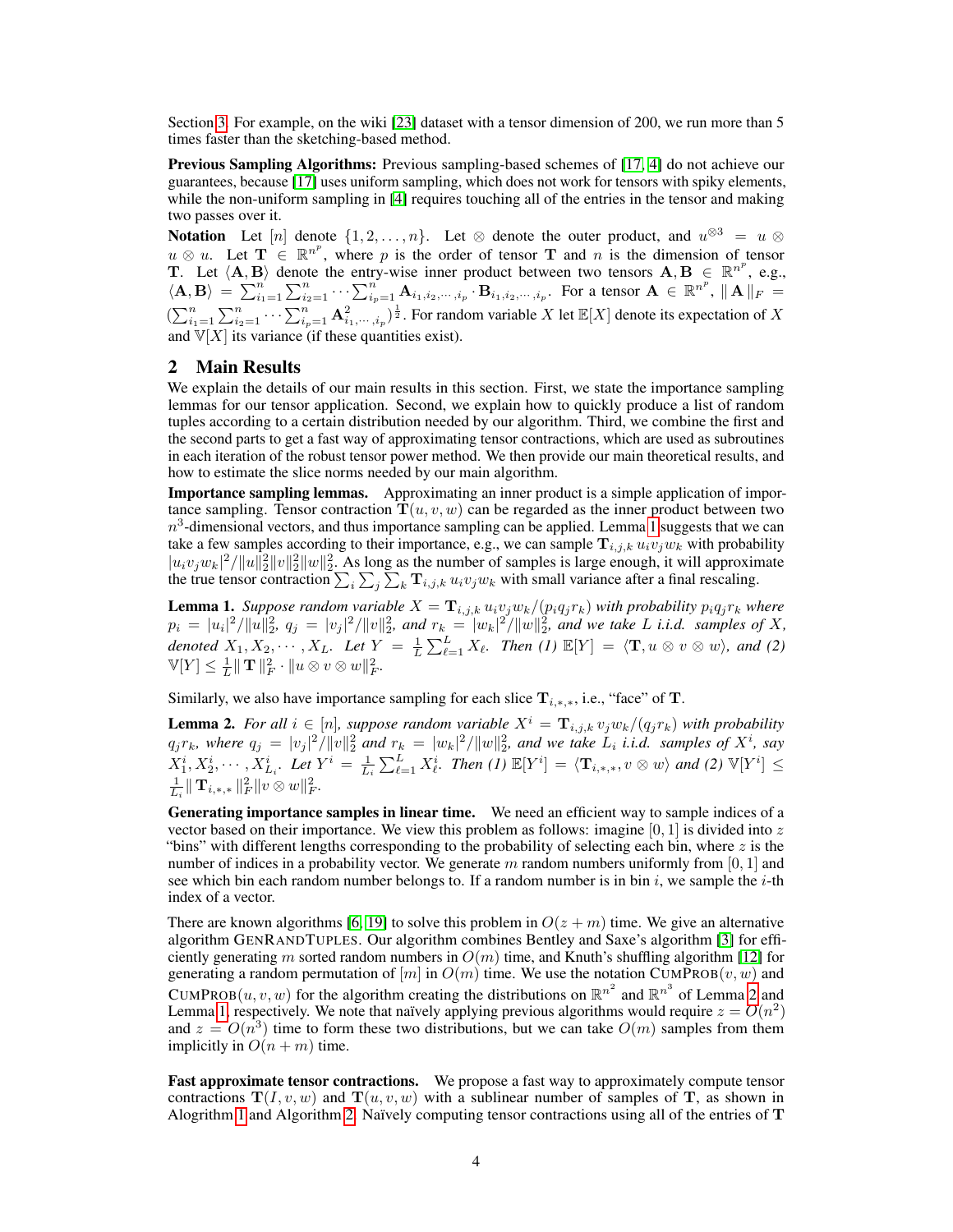<span id="page-4-1"></span>Algorithm 1 Subroutine for approximate tensor contraction  $\mathbf{T}(I, v, w)$ 

1: function APPROXTIVW(T,  $v, w, n, B, \{\hat{b}_i\})$ 2:  $\widetilde{q}, \widetilde{r} \leftarrow \text{CUMPROB}(v, w)$ 3: for  $d = 1 \rightarrow B$  do 4:  $\mathcal{L} \leftarrow \text{GENRANDTUPLES}(\sum_{i=1}^{n} \hat{b}_i, \tilde{q}, \tilde{r})$ <br>5: **for**  $i = 1 \rightarrow n$  **do** 6:  $s_i^{(d)} \leftarrow 0$ 7: **for**  $\ell = 1 \rightarrow b_i$  **do**<br>8:  $(j, k) \leftarrow \mathcal{L}_{(i-1)b+\ell}$ 9:  $s_i^{(d)} \leftarrow s_i^{(d)} + \frac{1}{q_j r_k} \mathbf{T}_{i,j,k} \cdot u_j \cdot u_k$ 10:  $\widehat{\mathbf{T}}(I, v, w)_i \leftarrow \text{median } s_i^{(d)} / \widehat{b}_i, \forall i \in [n]$ 11: **return**  $\mathbf{T}(I, v, w)$ 

Algorithm 2 Subroutine for approximate tensor contraction  $\mathbf{T}(u, v, w)$ 

1: function APPROXTUVW(T,  $u, v, w, n, B, \widehat{b}$ )

2:  $\widetilde{p}, \widetilde{q}, \widetilde{r} \leftarrow \text{CUMPROB}(u, v, w)$ 3: for  $d = 1 \rightarrow B$  do

4:  $\mathcal{L} \leftarrow \text{GENRANDTUPLES}(\hat{b}, \tilde{p}, \tilde{q}, \tilde{r}).$ 

5: 
$$
s^{(d)} \leftarrow 0
$$
  
\n6: **for**  $(i, j, k) \in \mathcal{L}$  **do**  
\n7:  $s^{(d)} \leftarrow s^{(d)} + \frac{1}{p_i q_j r_k} \mathbf{T}_{i, j, k} \cdot u_i \cdot u_j \cdot u_k$   
\n8:  $s^{(d)} \leftarrow s^{(d)}/\hat{b}$ 

9: 
$$
\widehat{\mathbf{T}}(u, v, w) \leftarrow \text{median } s^{(d)}
$$

10: return 
$$
\mathbf{T}(u, v, w)
$$

gives an exact answer but could take  $n^3$  time. Also, to keep our algorithm sublinear time, we never explicitly compute the deflated tensor; rather we represent it implicitly and sample from it.

The following theorem gives the error bounds of APPROXTIVW and APPROXTUVW (in Algorithm [1](#page-4-1) and [2\)](#page-4-1). Let  $b_i$  be the number samples we take from slice  $i \in [n]$  in APPROXTIVW, and let  $\hat{b}$  denote the total number of samples in our algorithm.

<span id="page-4-3"></span>**Theorem 3.** For  $\mathbf{T} \in \mathbb{R}^{n \times n \times n}$  and  $u \in \mathbb{R}^n$  with  $||u||_2 = 1$ , define the number  $\varepsilon_{1,\mathbf{T}}(u) =$  $\widehat{\mathbf{T}}(u, u, u) - \mathbf{T}(u, u, u)$  and the vector  $\varepsilon_{2,\mathbf{T}}(u) = \widehat{\mathbf{T}}(I, u, u) - \mathbf{T}(I, u, u)$ *. For any*  $b > 0$ *, if*  $\widehat{b}_i \gtrsim b \|\mathbf{T}_{i,*,*}\|_F^2 / \|\mathbf{T}\|_F^2$  then the following bounds hold <sup>[1](#page-0-0)</sup>:

$$
\mathbb{E}[|\varepsilon_{1,\mathbf{T}}(u)|^2] = O(\|\mathbf{T}\|_F^2/b), \text{ and } \mathbb{E}[\|\varepsilon_{2,\mathbf{T}}(u)\|_2^2] = O(n\|\mathbf{T}\|_F^2/b).
$$

*In addition, for any fixed*  $\omega \in \mathbb{R}^n$  *with*  $\|\omega\|_2 = 1$ *,* 

<span id="page-4-2"></span>
$$
\mathbb{E}[\langle \omega, \varepsilon_{2,T}(u) \rangle^2] = O(\|\mathbf{T}\|_F^2/b). \tag{1}
$$

Eq. [\(1\)](#page-4-2) can be obtained by observing that each random variable  $[\epsilon_{2,T}(u)]_i$  is independent and so  $\mathbb{V}[\langle \omega, \varepsilon_{2,\mathbf{T}}(u) \rangle] = \sum_{i=1}^n \omega_i^2 \frac{\|\mathbf{T}_{i,*,*}\|_F^2}{\hat{b}_i} \lesssim (\sum_{i=1}^n \omega_i^2) \frac{\|\mathbf{T}\|_F^2}{b} = \frac{\|\mathbf{T}\|_F^2}{b}.$ 

<span id="page-4-0"></span>**Remark 4.** In [\[23\]](#page-8-2), the coordinate-wise median of B estimates to the  $T(I, v, w)$  is used to boost *the success probability. There appears to be a gap [\[21\]](#page-8-20) in their argument as it is unclear how to achieve [\(1\)](#page-4-2) after taking a coordinate-wise median, which is (7) in Theorem 1 of [\[23\]](#page-8-2). To fix this, we instead pay a factor proportional to the number of iterations in Algorithm [3](#page-5-0) in the sample complexity* b. Since we have expectation bounds on the quantities in Theorem [3,](#page-4-3) we can apply a Markov bound *and a union bound across all iterations. This suffices for our main theorem concerning sublinear time below. One can obtain high probability bounds by running Algorithm [3](#page-5-0) multiple times independently, and taking coordinate-wise medians of the output eigenvectors. Empirically, our algorithm works even if we take the median in each iteration, which is done in line 10 in Algorithm [1.](#page-4-1)*

Replacing Theorem 1 in [\[23\]](#page-8-2) by our Theorem [3,](#page-4-3) the rest of the analysis in [\[23\]](#page-8-2) is unchanged. Our Algorithm [3](#page-5-0) is the same as the sketching-based robust tensor power method in [\[23\]](#page-8-2), except for lines 9, 11, 15, and 17, where the sketching-based approximate tensor contraction is replaced by our importance sampling procedures APPROXTUVW and APPROXTIVW. Rather than use Theorem 2 of Wang et al. [\[23\]](#page-8-2), the main theorem concerning the correctness of the robust tensor decomposition algorithm, we use a recent improvement of it by Wang and Anandkumar in Theorems 4.1 and 4.2 of [\[22\]](#page-8-21), which states general guarantees for any algorithm satisfying per iteration noise guarantees. These theorems also remove many of the earlier eigenvalue assumptions in Theorem 2 of [\[23\]](#page-8-2).

<span id="page-4-4"></span>**Theorem 5.** *(Theorem 4.1 and 4.2 of [\[22\]](#page-8-21)), Suppose*  $\mathbf{T} = \mathbf{T}^* + \mathbf{E}$ *, where*  $\mathbf{T} = \sum_{i=1}^k \lambda_i v_i^{\otimes 3}$  with  $\{\lambda_i > 0\}$  and orthonormal basis vectors  $\{v_1, \ldots, v_k\} \subseteq \mathbb{R}^n$ ,  $n \geq k$ . Let  $\lambda_{\max}, \lambda_{\min}$  be the largest and

<sup>&</sup>lt;sup>1</sup>For two functions f, g, we use the shorthand  $f \lesssim g$  (resp.  $\gtrsim$ ) to indicate that  $f \leq Cg$  (resp.  $\geq$ ) for some absolute constant C.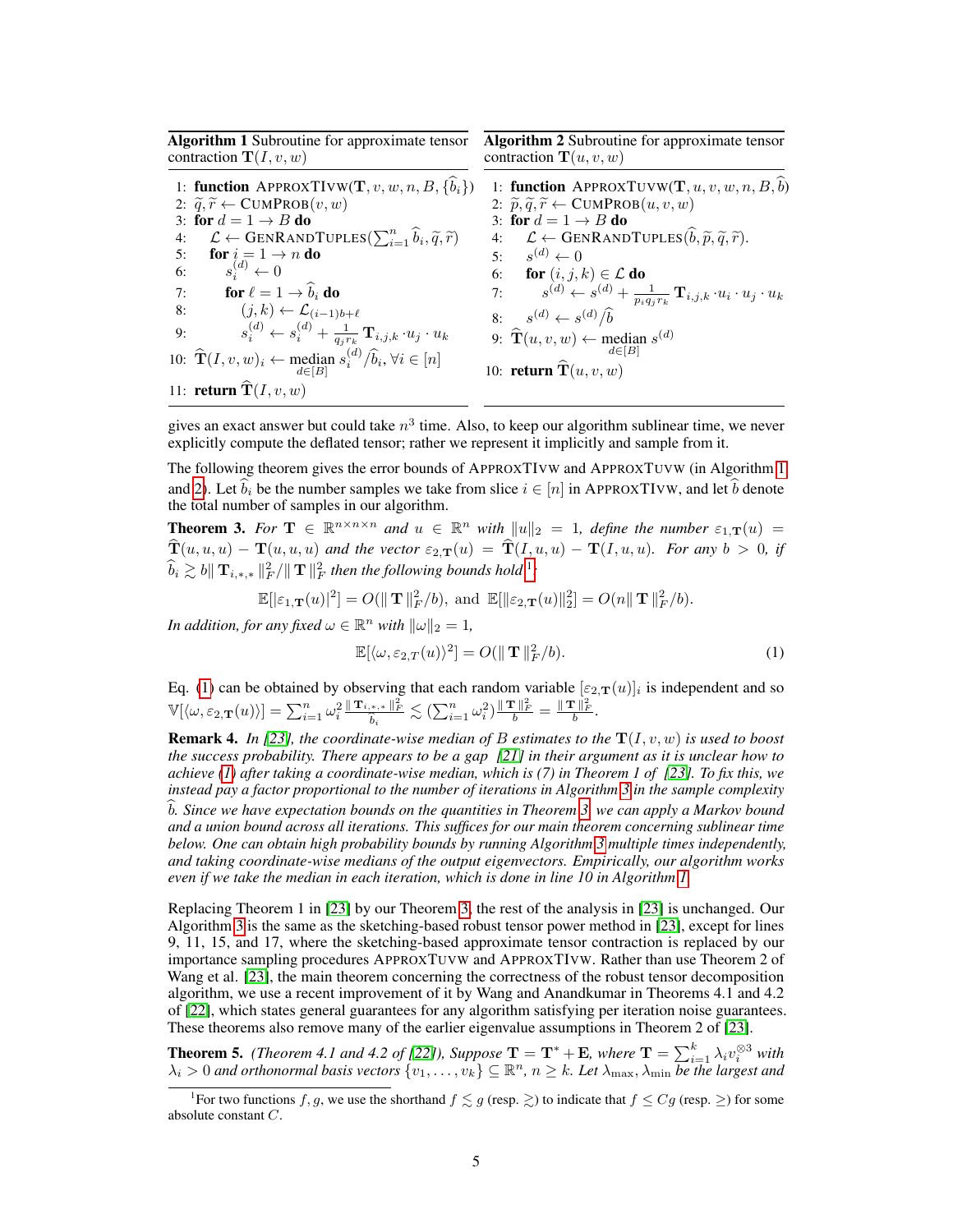<span id="page-5-0"></span>

smallest values in  $\{\lambda_i\}_{i=1}^k$  and  $\{\hat{\lambda}_i, \hat{v}_i\}_{i=1}^k$  be outputs of the robust tensor power method. There exist<br>absolute constants  $K_0$ ,  $C_0$ ,  $C_1$ ,  $C_2$ ,  $C_3$ ,  $\infty$ , 0 such that if **F**, satisfies *absolute constants*  $K_0, C_0, C_1, C_2, C_3 > 0$  *such that if*  $\bf E$  *satisfies* 

<span id="page-5-2"></span>
$$
\|\mathbf{E}(I, u_t^{(\tau)}, u_t^{(\tau)})\|_2 \le \epsilon, \quad |\mathbf{E}(v_i, u_t^{(\tau)}, u_t^{(\tau)})| \le \min\{\epsilon/\sqrt{k}, C_0\lambda_{\min}/n\},\tag{2}
$$

*for all*  $i \in [k], t \in [T]$ *, and*  $\tau \in [L]$  *and furthermore*  $\epsilon \leq C_1 \cdot \lambda_{\min}/$ √ k,  $T = \Omega(\log(\lambda_{\max} n/\epsilon)), \quad L \ge \max\{K_0, k\} \log(\max\{K_0, k\}),$ 

*then with probability at least* 9/10*, there exists a permutation*  $\pi : [k] \rightarrow [k]$  *such that* 

 $|\lambda_i - \lambda_{\pi(i)}| \leq C_2 \epsilon, \quad ||v_i - \widehat{v}_{\pi(i)}||_2 \leq C_3 \epsilon / \lambda_i, \quad \forall i = 1, \cdots, k.$ 

Combining the previous theorem with our importance sampling analysis, we obtain:

**Theorem 6** (Main). Assume the notation of Theorem [5.](#page-4-4) For each  $j \in [k]$ , suppose we take  $\hat{b}^{(j)} = \hat{b}^{(j)}$  $\sum_{i=1}^n \hat{b}_i^{(j)}$  samples during the power iterations for recovering  $\hat{\lambda}_j$  and  $\hat{v}_j$ , the number of samples  $f$  *or slice i* is  $\widehat{b}_{i}^{(j)} \gtrsim bkT \|\|\mathbf{T} - \sum_{l=1}^{j-1} \widehat{\lambda}_{l} \widehat{v}_{l}^{\otimes 3}\|_{k,*,*}^{2} \|\|_{F}^{2} \|\mathbf{T} - \sum_{l=1}^{j-1} \widehat{\lambda}_{l} \widehat{v}_{l}^{\otimes 3}\|_{F}^{2}$  where  $b \gtrsim n \|\mathbf{T}\|_{F}^{2} / \epsilon^{2} + \|\mathbf{T}\|_{F}^{2} \|\mathbf{T}\|_{F}^{2}$ For site  $v$  is  $\sigma_i \gtrsim \sigma \kappa I ||\mathbf{I} - \sum_{l=1}^{\infty} \lambda_l v_l||_{\mathbf{I}^*}$  is,  $v_{k+1}||\mathbf{I} - \sum_{l=1}^{\infty} \lambda_l v_l||_{\mathbf{I}^*}$  where  $v \gtrsim n ||\mathbf{I}||_{\mathbf{F}}$  is  $v \in \mathbb{R}$  if  $\mathbb{R}$  with  $\mathbb{R}$   $\mathbb{R}$  if  $\mathbb{R}$  is  $\mathbb{R}$  *constant probability. Our total time is*  $O(LTk^2\tilde{b})$  *and the space is*  $O(nk)$ *, where*  $\tilde{b} = \max_{j \in [k]} \tilde{b}^{(j)}$ *.* 

In Theorem [3,](#page-4-3) if we require  $\hat{b}_i = b \|\mathbf{T}_{i,*,*} \|_F^2 / \|\mathbf{T}\|_F^2$ , we need to scan the entire tensor to compute  $||{\bf T}_{i,*,*}||_F^2$ , making our algorithm not sublinear. With the following mild assumption in Theorem [7,](#page-5-1) our algorithm is sublinear when sampling uniformly  $(\tilde{b}_i = b/n)$  without computing  $|| \mathbf{T}_{i,*,*} ||_F^2$ :

<span id="page-5-1"></span>**Theorem 7** (Bounded slice norm). *If there is an*  $\alpha \in (0,1]$  *such that*  $\|\mathbf{T}_{i,*,*}\|_F^2 \leq \frac{1}{n^{\alpha}} \|\mathbf{T}\|_F^2$  *for all*  $i \in [n]$ *, and* **E** *satisfies* [\(2\)](#page-5-2)*, then Algorithm [3](#page-5-0) takes*  $O(n^{3-\alpha})$  *time.* 

The condition  $\alpha \in (0,1]$  is a practical one. When  $\alpha = 1$ , all tensor slices have equal Frobenius norm. The case  $\alpha = 0$  only occurs when  $||\mathbf{T}_{i,*,*}||_F = ||\mathbf{T}||_F$ ; i.e., all except one slice is zero. This theorem can also be applied to asymmetric tensors, since the analysis in [\[23\]](#page-8-2) can be extended to them.

For certain cases, we can remove the bounded slice norm assumption. The idea is to take a sublinear number of samples from the tensor to obtain upper bounds on all slice norms. The algorithm and analysis of the robust tensor power method can be extended to  $p > 3$  by replacing contractions  $\mathbf{T}(u, v, w)$  and  $\mathbf{T}(I, v, w)$  with  $\mathbf{T}(u, v, w, x)$  and  $\mathbf{T}(I, v, w, x)$ . As outlined in Section [1,](#page-0-1) when p is even, because we do not have sign cancellations we can show:

**Theorem 8** (Even order). *There is a constant*  $\alpha > 0$  *and a sufficiently small constant*  $\gamma > 0$ *, such that, for any even order-p tensor*  $\mathbf{T} = \mathbf{T}^* + \mathbf{E} \in \mathbb{R}^{n^p}$  *with*  $\text{rank}(\mathbf{T}^*) \leq n^{\gamma}$  *and*  $\mathbf{E}$  *satisfying* [\(2\)](#page-5-2)*, Algorithm* [3](#page-5-0) *runs in*  $O(n^{p-\alpha})$  *time.*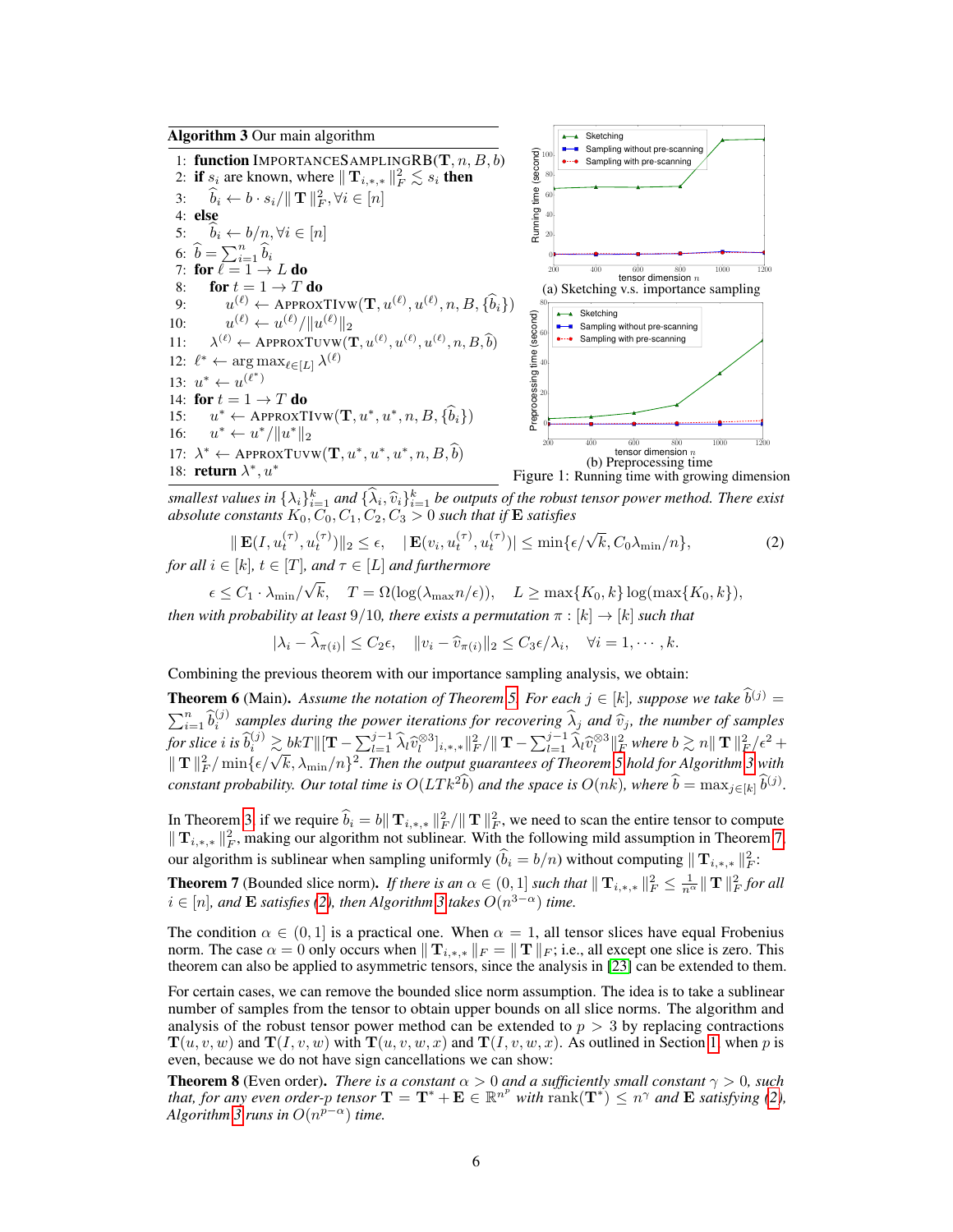As outlined in Section [1,](#page-0-1) for  $p = 3$  and small k we can take sign considerations into account:

**Theorem 9** (Low rank). *There is a constant*  $\alpha > 0$  such that for any symmetric tensor  $T = T^* + E \in$  $\mathbb{R}^{n^3}$  *with* **E** satisfying [\(2\)](#page-5-2) and  $\text{rank}(\mathbf{T}^*) \leq 2$ , Algorithm [3](#page-5-0) runs in  $O(n^{3-\alpha})$  time.

### <span id="page-6-0"></span>3 Experiments

#### 3.1 Experiment Setup and Datasets

Our implementation shares the same code base  $<sup>1</sup>$  $<sup>1</sup>$  $<sup>1</sup>$  as the sketching-based robust tensor power method</sup> proposed in [\[23\]](#page-8-2). We ran our experiments on an i7-5820k CPU with 64 GB of memory in singlethreaded mode. We ran two versions of our algorithm: the version *with pre-scanning* scans the full tensor to accurately measure per-slice Frobenius norms and make samples for each slice in proportion to its Frobenius norm in APPROXTIVW; the version *without pre-scanning* assumes that the Frobenius norm of each slice is bounded by  $\frac{1}{n^{\alpha}} || \mathbf{T} ||_F^2$ ,  $\alpha \in (0, 1]$  and uses  $b/n$  samples per slice, where b is the total number of samples our algorithm makes, analogous to the sketch length  $b$  in [\[23\]](#page-8-2).

**Synthetic datasets.** We first generated an orthonormal basis  $\{v_i\}_{i=1}^k$  and then computed the synthetic tensor as  $\mathbf{T}^* = \sum_{i=1}^k \lambda_i \boldsymbol{v}_i^{\otimes 3}$ , with  $\lambda_1 \geq \cdots \geq \lambda_k$ . Then we normalized  $\mathbf{T}^*$  such that  $||\mathbf{T}^*||_F = 1$ , and added a symmetric Gaussian noise tensor E where  $\mathbf{E}_{ijl} \sim \mathcal{N}(0, \frac{\sigma}{n^{1.5}})$  for  $i \leq j \leq l$ . Then  $\sigma$  controls the noise-to-signal ratio and we kept it as 0.01 in all our synthetic tensors. For the eigenvalues  $\lambda_i$ , we generated three different decays: inverse decay  $\lambda_i = \frac{1}{i}$ , inverse square decay  $\lambda_i = \frac{1}{i^2}$ , and linear decay  $\lambda_i = 1 - \frac{i-1}{k}$ . We also set  $k = 100$  when generating tensors, since higher rank eigenvalues were almost indistinguishable from the added noise. To show the scalability of our algorithm, we generated tensors with different dimensions:  $n = 200, 400, 600, 800, 1000, 1200$ .

Real-life datasets. Latent Dirichlet Allocation [\[5\]](#page-8-22) (LDA) is a powerful generative statistical model for topic modeling. A spectral method has been proposed to solve LDA models [\[1,](#page-8-14) [2\]](#page-8-15) and the most critical step in spectral LDA is to decompose a symmetric  $K \times K \times K$  tensor with orthogonal eigenvectors, where K is the number of modeled topics. We followed the steps in  $[1, 18]$  $[1, 18]$  $[1, 18]$  and built a  $K \times K \times K$  tensor  $T_{LDA}$  for each dataset, and then ran our algorithms directly on  $T_{LDA}$  to see how it works on those tensors in real applications. In our experiments we keep  $K = 200$ . We used the two same datasets as the previous work [\[23\]](#page-8-2): Wiki and Enron, as well as four additional real-life datasets. We refer the reader to our GitHub repository  $2$  for our code and full results.

#### 3.2 Results

We considered running time and the squared residual norm to evaluate the performance of our algorithms. Given a tensor  $\mathbf{T} \in \mathbb{R}^n$ , let  $\|\mathbf{T} - \sum_{i=1}^k \lambda_i u_i \otimes v_i \otimes w_i\|_F^2$  denote the squared residual norm where  $\{(\lambda_1, u_1, v_1, w_1), \cdots, (\lambda_k, u_k, v_k, w_k)\}\$  are the eigenvalue/eigenvectors obtained by the robust power method. To reduce the experiment time we looked only for the first eigenvalue and eigenvector, but our algorithm is capable of finding any number of eigenvalues/eigenvectors. We list the pre-scanning time as preprocessing time in tables. It only depends on the tensor dimension  $n$  and unlike the sketching based method, it does not depend on b. Pre-scanning time is very short, because it only requires one pass of sequential access to the tensor which is very efficient on hardware.

**Sublinear time verification.** Our theoretical result suggests the total number of samples  $b_{\text{no-prescan}}$ for our algorithm without pre-scanning is  $n^{1-\alpha}$  ( $\alpha \in (0,1]$ ) times larger than  $b_{\text{prescan}}$  for our algorithm with pre-scanning. But in experiments we observe that when  $b_{no-prescan} = b_{prescan}$  both algorithms achieve very similar accuracy, indicating that in practice  $\alpha \approx 1$ .

Synthetic datasets. We ran our algorithm on a large number of synthetic tensors with different dimensions and different eigengaps. Table [1](#page-7-0) shows results for a tensor with 1200 dimensions with 100 non-zero eigenvalues decaying as  $\lambda_i = \frac{1}{i^2}$ . To reach roughly the same residual norm, the running time of our algorithm is over 50 times faster than that of the sketching-based robust tensor power method, thanks to the fact that we usually need a relatively small  $B$  and  $b$  to get a good residual, and the hidden constant factor in running time of sampling is much smaller than that of sketching.

Our algorithm scales well on large tensors due to its sub-linear nature. In Figure  $1(a)$ , for the sketching-based method we kept  $b = 2^{16}$ ,  $B = 30$  for  $n \le 800$  and  $B = 50$  for  $n > 800$  (larger  $n$ requires more sketches to observe a reasonable recovery). For our algorithm, we chose  $b$  and  $B$  such

<sup>1</sup><http://yining-wang.com/fftlda-code.zip>

<sup>2</sup>[https://github.com/huanzhang12/sampling\\_tensor\\_decomp/](https://github.com/huanzhang12/sampling_tensor_decomp/)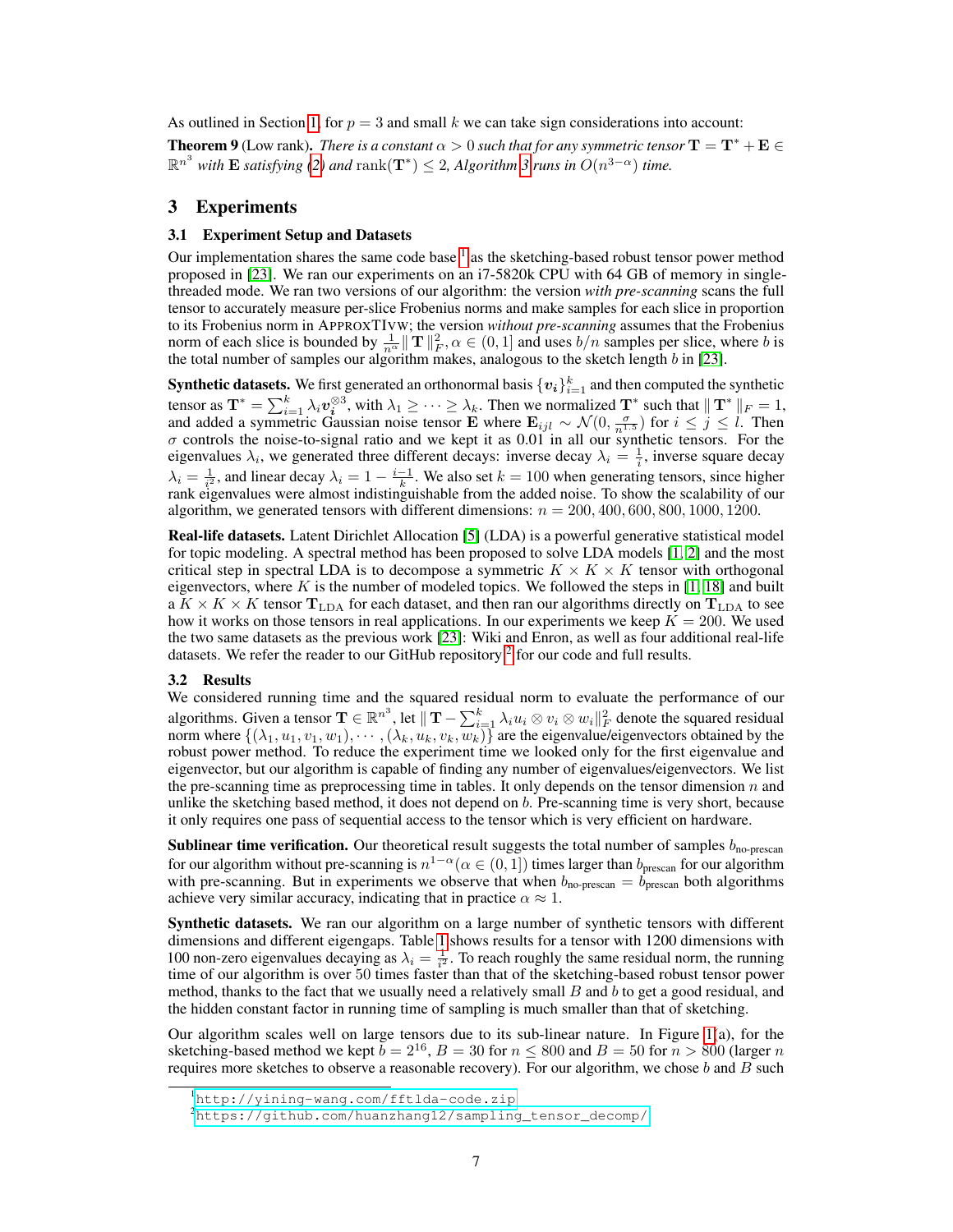that for each  $n$ , our residual norm is on-par or better than the sketching-based method. Our algorithm needs much less time than the sketching-based one over all dimensions. Another advantage of our algorithm is that there are zero or very minimal preprocessing steps. In Figure [1\(](#page-5-0)b), we can see how the preprocessing time grows to prepare sketches when the dimension increases. For applications where only the first few eigenvectors are needed, the preprocessing time could be a large overhead.

Real-life datasets Due to the small tensor dimension (200), our algorithm shows less speedup than the sketching-based method. But it is still 2  $\sim$  6 times faster in each of the six real-life datasets, achieving the same squared residual norm. Table [2](#page-7-1) reports results for one of the datasets in many different settings of  $(b, B)$ . Like in synthetic datasets, we also empirically observe that the constant b in importance sampling is much smaller than the  $b$  used in sketching to get the same error guarantee.

<span id="page-7-0"></span>

| Sketching based robust power method: $n = 1200$ , $\lambda_i = \frac{1}{12}$                              |                              |         |         |  |                         |       |       |  |                        |       |       |  |
|-----------------------------------------------------------------------------------------------------------|------------------------------|---------|---------|--|-------------------------|-------|-------|--|------------------------|-------|-------|--|
|                                                                                                           | <b>Squared residual norm</b> |         |         |  | <b>Running time (s)</b> |       |       |  | Preprocessing time (s) |       |       |  |
| В<br>Ь                                                                                                    | 10                           | 30      | 50      |  | 10                      | 30    | 50    |  | 10                     | 30    | 50    |  |
| $2^{10}$                                                                                                  | 1.010                        | 1.014   | 0.5437  |  | 0.6114                  | 2.423 | 4.374 |  | 5.361                  | 15.85 | 26.08 |  |
| $2^{12}$                                                                                                  | 1.020                        | 0.2271  | 0.1549  |  | 1.344                   | 4.563 | 8.022 |  | 5.978                  | 17.23 | 28.31 |  |
| $2^{14}$                                                                                                  | 0.1513                       | 0.1097  | 0.1003  |  | 4.928                   | 15.51 | 27.87 |  | 8.788                  | 24.72 | 40.4  |  |
| $2^{16}$                                                                                                  | 0.1065                       | 0.09242 | 0.08936 |  | 22.28                   | 69.7  | 116.3 |  | 13.76                  | 34.74 | 55.34 |  |
| Importance sampling based robust power method (without prescanning): $n = 1200, \lambda_i = \frac{1}{12}$ |                              |         |         |  |                         |       |       |  |                        |       |       |  |
|                                                                                                           | <b>Squared residual norm</b> |         |         |  | Running time (s)        |       |       |  | Preprocessing time (s) |       |       |  |
| В<br>Ь                                                                                                    | 10                           | 30      | 50      |  | 10                      | 30    | 50    |  | 10                     | 30    | 50    |  |
| 5n                                                                                                        | 0.08684                      | 0.08637 | 0.08639 |  | 2.595                   | 8.3   | 15.46 |  | 0.0                    | 0.0   | 0.0   |  |
| 10n                                                                                                       | 0.08784                      | 0.08671 | 0.08627 |  | 4.42                    | 13.68 | 25.84 |  | 0.0                    | 0.0   | 0.0   |  |
| $\overline{20n}$                                                                                          | 0.08704                      | 0.08700 | 0.08618 |  | 8.02                    | 24.51 | 46.37 |  | 0.0                    | 0.0   | 0.0   |  |
| 30n                                                                                                       | 0.08697                      | 0.08645 | 0.08625 |  | 11.63                   | 35.35 | 66.71 |  | 0.0                    | 0.0   | 0.0   |  |
| 40n                                                                                                       | 0.08653                      | 0.08664 | 0.08611 |  | 15.19                   | 46.12 | 87.24 |  | 0.0                    | 0.0   | 0.0   |  |
| Importance sampling based robust power method (with prescanning): $n = 1200$ , $\lambda_i = \frac{1}{12}$ |                              |         |         |  |                         |       |       |  |                        |       |       |  |
|                                                                                                           | <b>Squared residual norm</b> |         |         |  | <b>Running time (s)</b> |       |       |  | Preprocessing time (s) |       |       |  |
| В<br>Б                                                                                                    | 10                           | 30      | 50      |  | 10                      | 30    | 50    |  | 10                     | 30    | 50    |  |
| 5n                                                                                                        | 0.08657                      | 0.08684 | 0.08636 |  | 3.1                     | 10.47 | 18    |  | 2.234                  | 2.236 | 2.234 |  |
| 10n                                                                                                       | 0.08741                      | 0.08677 | 0.08668 |  | 5.427                   | 17.43 | 30.26 |  | 2.232                  | 2.233 | 2.233 |  |
| 20n                                                                                                       | 0.08648                      | 0.08624 | 0.08634 |  | 9.843                   | 31.42 | 54.49 |  | 2.226                  | 2.226 | 2.226 |  |
| 30n                                                                                                       | 0.08635                      | 0.08634 | 0.08615 |  | 14.33                   | 45.4  | 63.85 |  | 2.226                  | 2.224 | 2.227 |  |
| 40n                                                                                                       | 0.08622                      | 0.08652 | 0.08619 |  | 18.68                   | 59.32 | 82.83 |  | 2.225                  | 2.225 | 2.225 |  |

Table 1: Synthetic tensor decomposition using the robust tensor power method. We use an order-3 normalized dense tensor with dimension  $n = 1200$  with  $\sigma = 0.01$  noise added. We run sketching-based and sampling-based methods to find the first eigenvalue and eigenvector by setting  $L = 50$ ,  $T = 30$  and varying B and b.

<span id="page-7-1"></span>

| <b>Sketching based robust power method:</b> dataset wiki, $  \mathbf{T}  _F^2 = 2.135e+07$                 |                              |             |  |                           |        |  |                        |         |  |  |
|------------------------------------------------------------------------------------------------------------|------------------------------|-------------|--|---------------------------|--------|--|------------------------|---------|--|--|
|                                                                                                            | <b>Squared residual norm</b> |             |  | Running time (s)          |        |  | Preprocessing time (s) |         |  |  |
| $\overline{B}$<br>$\overline{h}$                                                                           | 10                           | 30          |  | 10                        | 30     |  | 10                     | 30      |  |  |
| $2^{10}$                                                                                                   | $2.091e+07$                  | $1.951e+07$ |  | 0.2346                    | 0.8749 |  | 0.1727                 | 0.2535  |  |  |
| $2^{11}$                                                                                                   | $1.971e+07$                  | $1.938e+07$ |  | 0.4354                    | 1.439  |  | 0.2408                 | 0.3167  |  |  |
| $2^{12}$                                                                                                   | $1.947e+07$                  | $1.930e+07$ |  | 1.035                     | 2.912  |  | 0.4226                 | 0.4275  |  |  |
| $2^{13}$                                                                                                   | $1.931e+07$                  | $1.927e+07$ |  | 2.04                      | 5.94   |  | 0.5783                 | 0.6493  |  |  |
| $2^{14}$                                                                                                   | 1.928e+07                    | $1.926e+07$ |  | 4.577                     | 13.93  |  | 1.045                  | 1.121   |  |  |
| Importance sampling based robust power method (without prescanning): dataset wiki, $  T  _F^2 = 2.135e+07$ |                              |             |  |                           |        |  |                        |         |  |  |
|                                                                                                            | <b>Squared residual norm</b> |             |  | <b>Running time</b> $(s)$ |        |  | Preprocessing time (s) |         |  |  |
| B<br>b                                                                                                     | 10                           | 30          |  | 10                        | 30     |  | 10                     | 30      |  |  |
| 5n                                                                                                         | $1.931e+07$                  | $1.928e+07$ |  | 0.3698                    | 1.146  |  | 0.0                    | 0.0     |  |  |
| 10n                                                                                                        | $1.931e+07$                  | $1.929e+07$ |  | 0.5623                    | 1.623  |  | 0.0                    | 0.0     |  |  |
| $\overline{20n}$                                                                                           | $1.935e+07$                  | $1.926e+07$ |  | 0.9767                    | 2.729  |  | 0.0                    | 0.0     |  |  |
| 30n                                                                                                        | $1.929e+07$                  | $1.926e+07$ |  | 1.286                     | 3.699  |  | 0.0                    | 0.0     |  |  |
| 40n                                                                                                        | 1.928e+07                    | $1.925e+07$ |  | 1.692                     | 4.552  |  | 0.0                    | 0.0     |  |  |
| Importance sampling based robust power method (with prescanning): dataset wiki, $  T  _F^2 = 2.135e+07$    |                              |             |  |                           |        |  |                        |         |  |  |
|                                                                                                            | <b>Squared residual norm</b> |             |  | Running time $(s)$        |        |  | Preprocessing time (s) |         |  |  |
| В<br>Б                                                                                                     | 10                           | 30          |  | 10                        | 30     |  | 10                     | 30      |  |  |
| 5n                                                                                                         | $1.931e+07$                  | $1.930e+07$ |  | 0.4376                    | 1.168  |  | 0.01038                | 0.01103 |  |  |
| 10n                                                                                                        | $1.928e+07$                  | $1.930e+07$ |  | 0.6357                    | 1.8    |  | 0.0104                 | 0.01044 |  |  |
| $\overline{20n}$                                                                                           | $1.931e+07$                  | $1.927e+07$ |  | 1.083                     | 2.962  |  | 0.01102                | 0.01042 |  |  |
| 30n                                                                                                        | $1.929e+07$                  | $1.925e+07$ |  | 1.457                     | 4.049  |  | 0.01102                | 0.01043 |  |  |
| 40n                                                                                                        | $1.929e+07$                  | $1.925e+07$ |  | 1.905                     | 5.246  |  | 0.01105                | 0.01105 |  |  |

Table 2: Tensor decomposition in LDA on the wiki dataset. The tensor is generated by spectral LDA with dimension  $200 \times 200 \times 200$ . It is symmetric but not normalized. We fix  $L = 50$ ,  $T = 30$  and vary B and b.